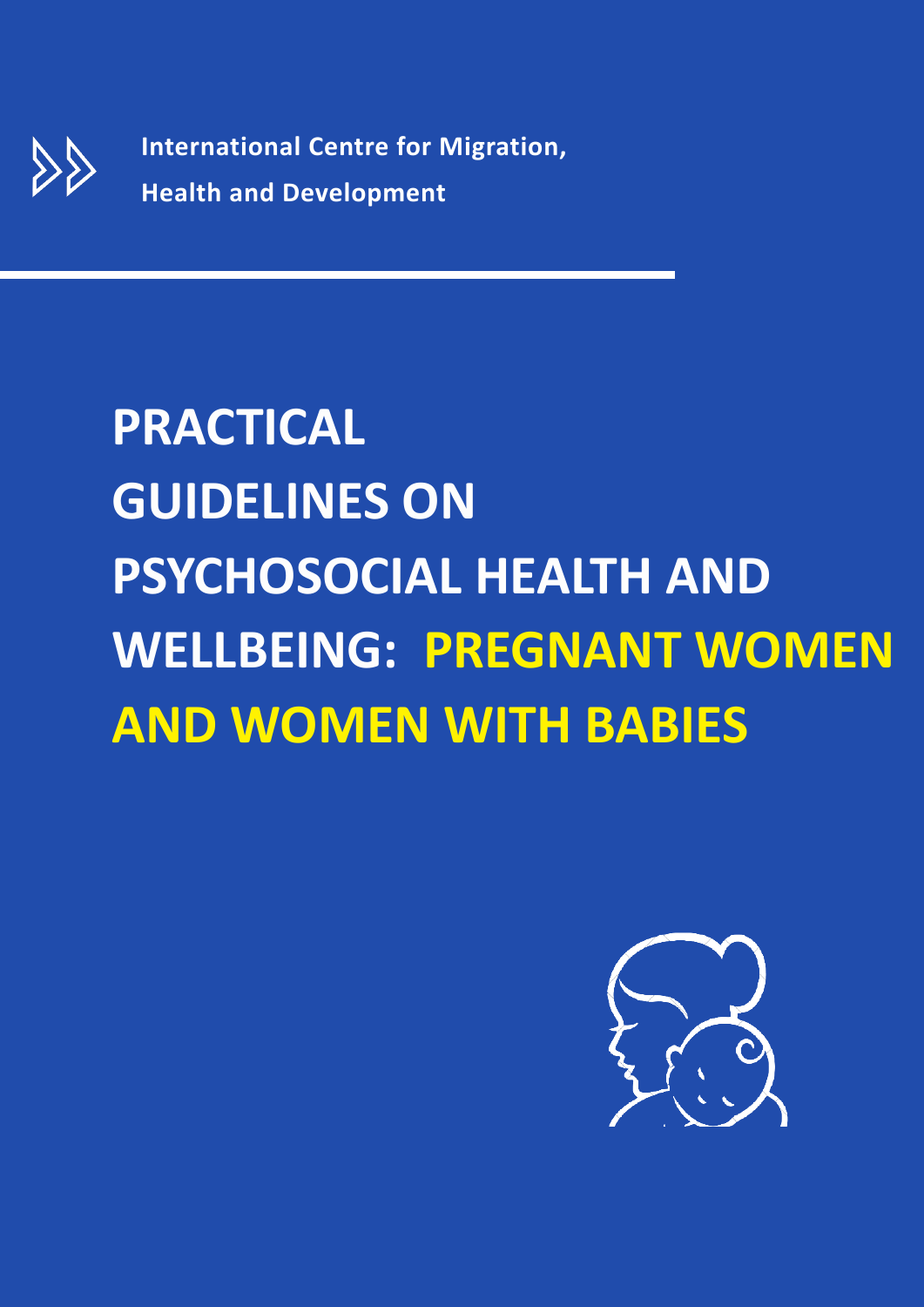#### © ICMHD 2022

Some rights reserved. You may copy, redistribute, and adapt the work for non-commercial purposes, provided the work is appropriately cited. Responsibility for any interpretation and use of the material lies with the reader. In no event shall ICMHD be liable for damages arising from its use.

International Centre For Migration, Health And Development (ICMHD). Practical Guidelines on Psychosocial Health and Wellbeing: Pregnant Women and Women with Babies. March, 2022. Geneva.

International Centre for Migration, Health and Development (ICMHD) 11 Route du Nant d'Avril 1214 Geneva Switzerland Tel.: +41 22 783 10 80 Fax: +41 22 783 10 87 E-mail: admin@icmhd.ch; [mcarballo@icmhd.ch](mailto:mcarballo@icmhd.ch) Website: [www.icmhd.ch](http://www.icmhd.ch/) Facebook & Twitter: @ICMHD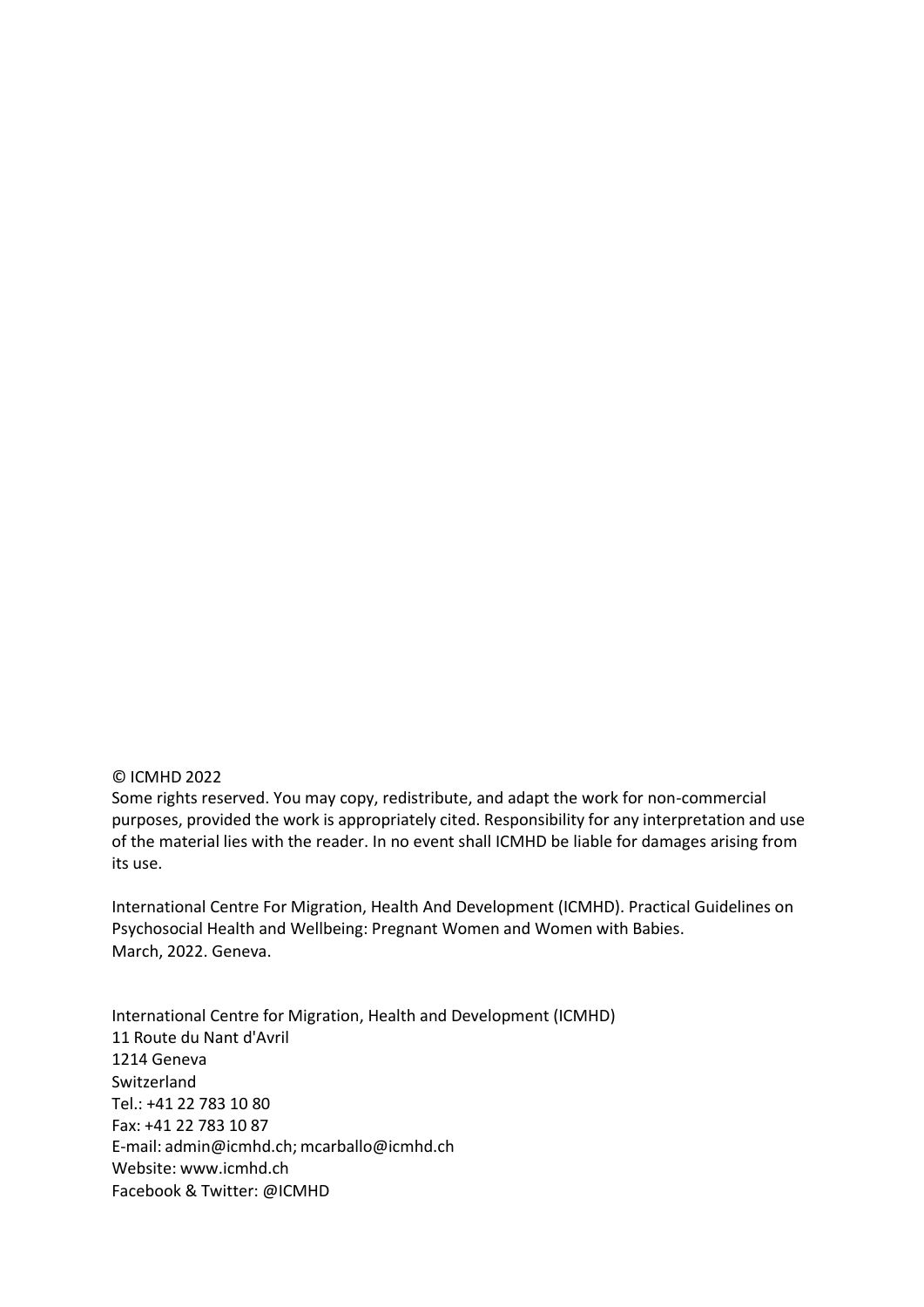C O N T E N D<br>O N T E N D<br>O N D N D D Introduction [.....................................................................................4](#page-3-0) Preparing local healthcare workers and facilities...............................5 [Identifying refugee healthcare staff](#page-4-1) ................................................5 [Identifying pregnant women and women with newborn babies....5](#page-4-2) [Communicating with pregnant women and women with babies...5](#page-4-3) [Caring for physical health of pregnant women](#page-5-0) ...............................6 [Keeping pregnant women well nourished.......................................6](#page-5-1) [COVID-19..........................................................................................6](#page-5-2) [Psychosocial health and wellbeing](#page-5-3) ..................................................6 [Providing privacy for pregnant women](#page-7-0) ...........................................8 [Helping pregnant women with hygiene](#page-7-1) ..........................................8 [Labor and delivery............................................................................8](#page-7-2) [Caring for the newborn baby...........................................................9](#page-8-0) [Feeding the baby..............................................................................9](#page-8-1) [Vaccination.....................................................................................10](#page-9-0) [Dealing with post-natal depression](#page-9-1) ...............................................10 [Continued care for the mother and baby](#page-9-2) ......................................10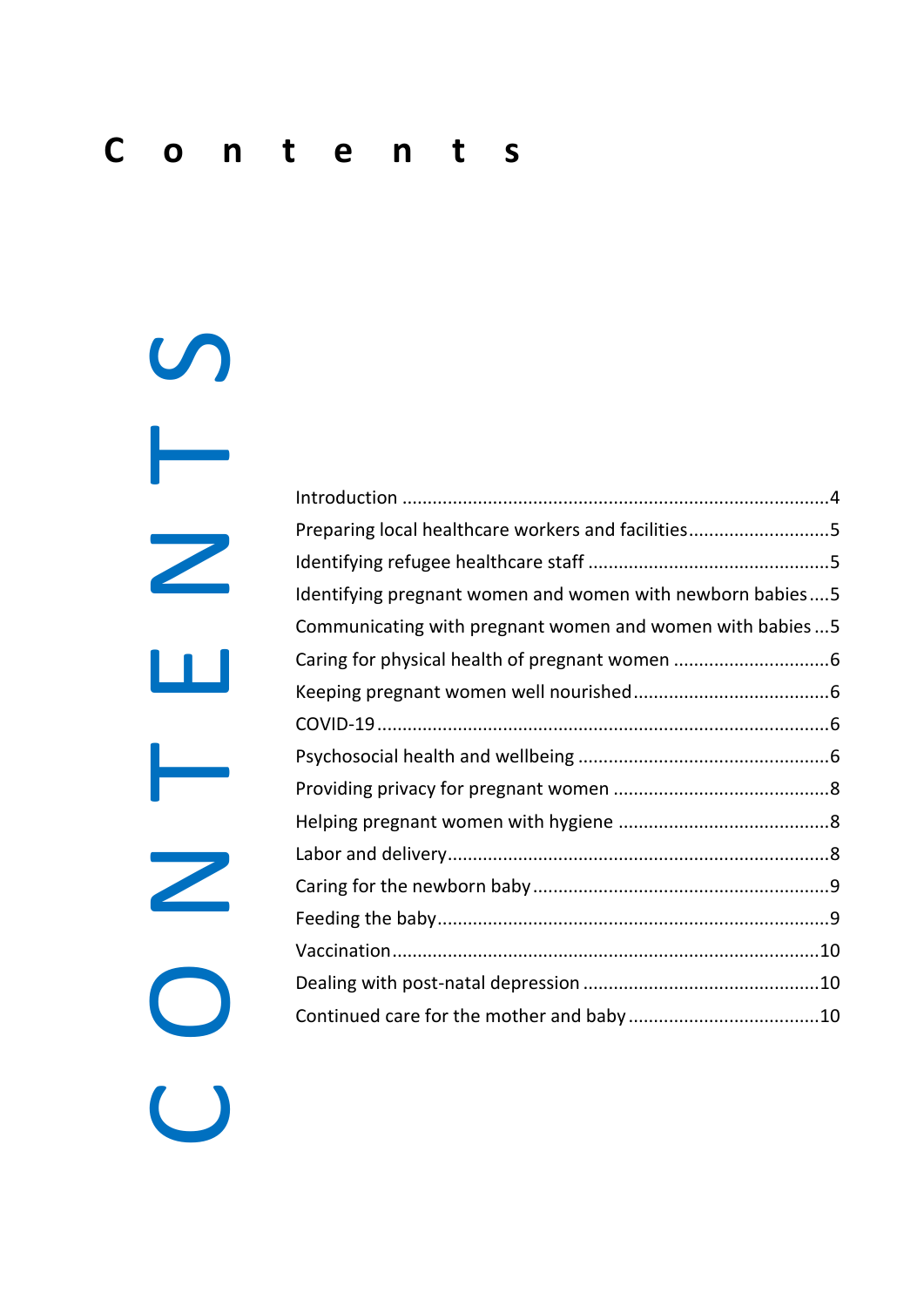#### <span id="page-3-0"></span>**Introduction**

The war in Ukraine is forcing millions of people, including pregnant women and women with babies, to leave their country and seek refuge far from their homes. They are all fleeing experiences that produce social and psychological wounds which, if not managed in a timely fashion, can seriously affect the long-term health and well-being of people and reduce their capacity to look after themselves and their loved ones. In the case of pregnant women and women with babies, the implications of this are especially far-reaching.

The response to the crisis has been overwhelming and has been made possible by the decisionof governments to open their frontiers to refugees with or without visas, and this is being facilitated everyday by the outpouring of help from thousands of volunteers, health and social workers and host families in these countries.

Because many of these helpers may have little experience dealing with situations of this kind, these PRACTICAL GUIDELINES have been produced to support them in their work. They build on a long body of experience dealing with the psychosocial impact of conflicts and natural disasters and the needs of the people caught up in them. This set of guidelines focuses on pregnant women and women with babies and brings together a body of knowledge on maternal and young child health gained in many low-income, conflict and refugee settings.

The guidelines are not meant to be prescriptive, but rather seek to provide ideas on how to respond to what are likely to be new circumstances, new questions and new demands.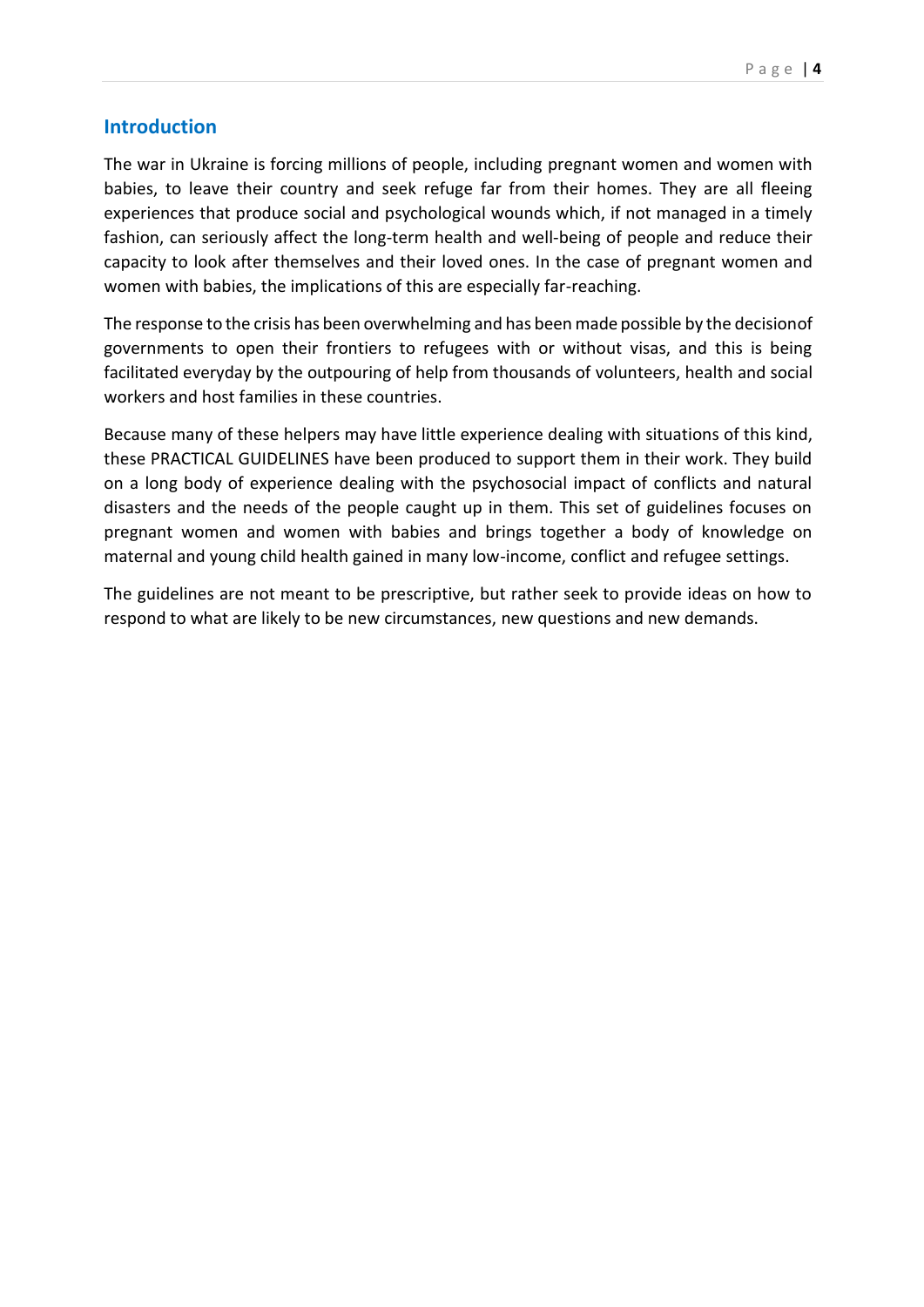# <span id="page-4-0"></span>**Preparing local healthcare workers and facilities**

Pregnant women and women with newborn babies are likely to need special care and treatment, and often need it at unexpected moments so,

- map hospitals, clinics or emergency healthcare facilities in towns receiving refugees
- make sure managers of health facilities are warned of likely refugee arrivals
	- $\checkmark$  ensure capacity to deal with pregnant women and women with babies
- brief local health staff, especially midwives, obstetric and neonatal staff
	- $\checkmark$  on possible numbers of refugee pregnant women and women with babies
	- $\checkmark$  on types of psychosocial needs of pregnant women and women with babies
- list and map local ambulance services
	- $\checkmark$  brief ambulance staff on refugee pregnant women and women with babies
	- $\checkmark$  brief them on their psychosocial needs

# <span id="page-4-1"></span>**Identifying refugee healthcare staff**

In any refugee population there are likely to be some doctors, midwives and nurses who canbe called on to help, so

- try to identify and list who they are, what their areas of specialization are, and
	- $\checkmark$  how long are they likely to be in their present location
	- $\checkmark$  if there are any staff with experience in obstetrics and gynecology
- ask if they are willing and can be called on to help
	- $\checkmark$  brief them on the work they may be asked to assist with
	- $\checkmark$  explain what steps already taken to enlist local healthcare staff & hospitals
- list the phone numbers of refugee healthcare staff
	- $\checkmark$  ensure they have phones and charging equipment

### <span id="page-4-2"></span>**Identifying pregnant women and women with newborn babies**

Pregnancy is always a time of increased vulnerability for women, and this is especially so in situations of forced displacement where women are being further challenged by a mix of physical, psychological and social factors, so

- look out for pregnant women and women with young babies
	- $\checkmark$  ask refugees to tell pregnant women they should come forward for care
	- $\checkmark$  ask refugees to tell women with babies to come forward for care
	- $\checkmark$  when contact is made explain they may need and are eligible for special care
	- $\checkmark$  record their names, where (city or town) they are from
	- $\checkmark$  provide them with a record with their personal details

### <span id="page-4-3"></span>**Communicating with pregnant women and women with babies**

Being able to communicate with refugees, especially pregnant women and women with babies, in their own language will always be a source of comfort and support, and will help avoid misunderstandings, so

- remember many of the refugees are well educated and may speak a local language
- check if there are official translators available
- look for other refugees who do speak the local language and ask them to translate
- look for other people in the close-by community who speak Ukrainian
- remember that non-verbal communication can be very helpful, so
	- $\checkmark$  always smile, be patient and show warmth
	- $\checkmark$  joke about not being able to speak Ukrainian with them
	- $\checkmark$  do not be embarrassed about using simple sign-language
	- $\checkmark$  do not be embarrassed about language mistakes, and laugh with them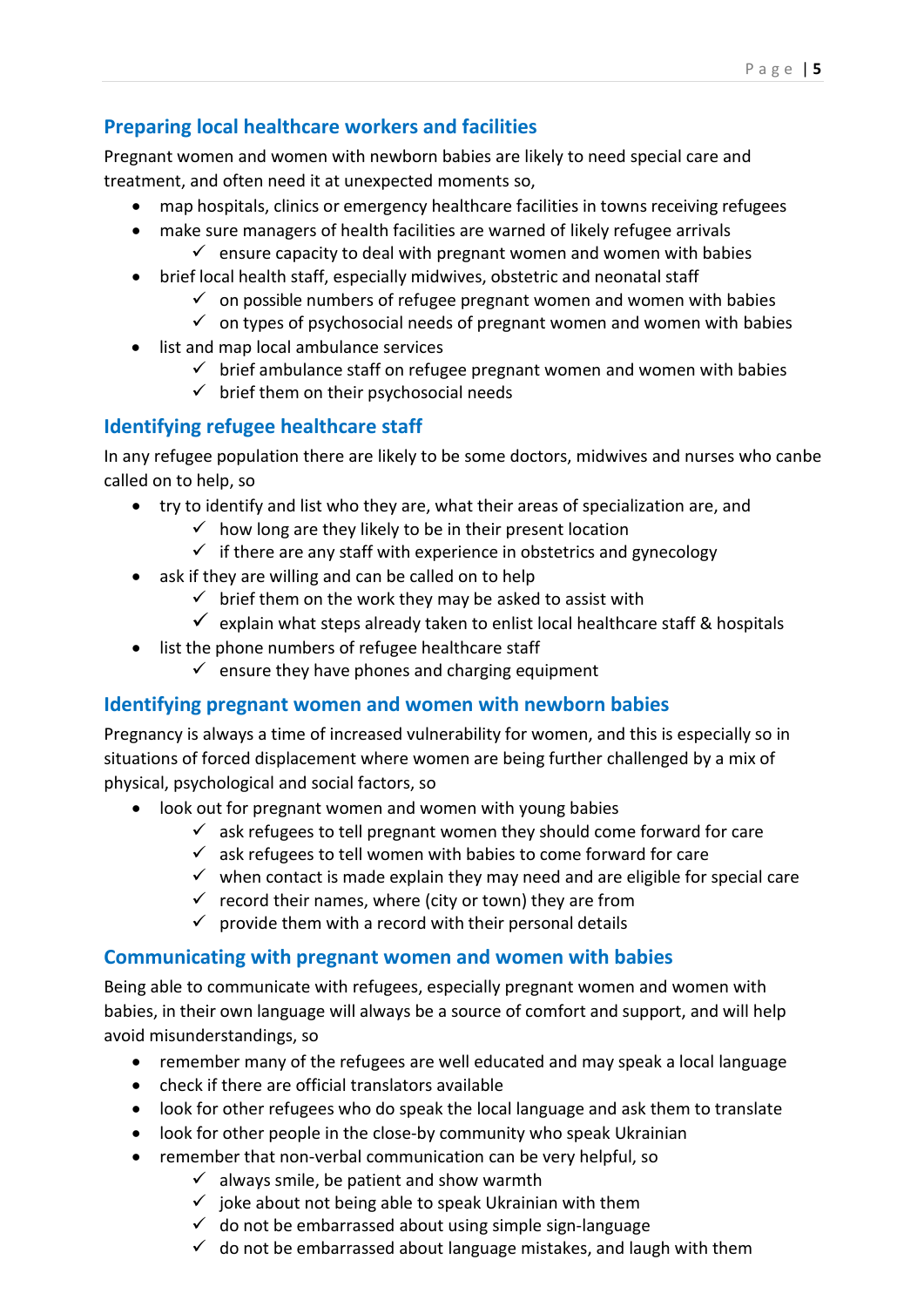# <span id="page-5-0"></span>**Caring for physical health of pregnant women**

Timely and quality medical care is key to the management of pregnancy. In humanitariancrisis and refugee settings this is even more so because of what women will have been through

- get as much medical history details as possible, and record
	- $\checkmark$  if pregnant, how does she feel in general
	- $\checkmark$  how many months pregnant
	- $\checkmark$  is it a first pregnancy or how many previous pregnancies
	- $\checkmark$  was previous pregnancy or delivery complicated and if so why
	- $\checkmark$  were there any baby complications
	- $\checkmark$  have there been problems with current pregnancy prior to displacement
	- $\checkmark$  what type of problems and how were they managed
	- $\checkmark$  when was the last pregnancy check-up
	- $\checkmark$  have there been any illnesses/infections during pregnancy
	- $\checkmark$  if yes, what type
	- $\checkmark$  what vitamin/micro-nutrient supplements (folic acid), if any are being taken
	- $\checkmark$  what, if any, medication was prescribed before being displaced
	- $\checkmark$  what if any treatment or supplementation has been interrupted
	- $\checkmark$  if the mother looks healthy (skin tone, fatigue, listless etc.)
- record all information and share with relevant local healthcare personnel

#### <span id="page-5-1"></span>**Keeping pregnant women well nourished**

- ensuring good nutrition of pregnant women is important, so
	- $\checkmark$  respect need for dietary supplements (folic acid)
	- $\checkmark$  respect culturally defined nutritional habits
	- $\checkmark$  identify any special requirements (including religious)
	- $\checkmark$  seek expert nutritional advice where necessary or in doubt
	- $\checkmark$  ensure food is available and pregnant women is eating well
	- $\checkmark$  ensure adequate hydration and clean drinking water is available

### <span id="page-5-2"></span>**COVID-19**

Pregnant women and women with babies may be at risk of acquiring COVID-19, so

- ask if they have been vaccinated against COVID-19 and if so, how many times
	- $\checkmark$  ask if they or close relative had a COVID-19 illness, and if so, when
	- $\checkmark$  try to arrange COVID-19 tests and vaccination, where appropriate
- provide masks and hand disinfection, keeping in mind hygiene needs

### <span id="page-5-3"></span>**Psychosocial health and wellbeing**

In any population of refugee pregnant women and women with babies, it is important to start out by assuming there may be psychosocial problems associated with displacement, so

- look for pregnant women and women with new-born babies travelling alone
	- $\checkmark$  ask them if they have relatives in the refugee group
	- $\checkmark$  try to quickly re-unite any women with relatives in the refugee group
- if travelling alone
	- $\checkmark$  try to link them up with other pregnant women and women with babies
	- $\checkmark$  encourage chatting and provide chat space with other women
	- $\checkmark$  encourage other women to report any signs of difficulty
	- $\checkmark$  try to create "buddy system" with other women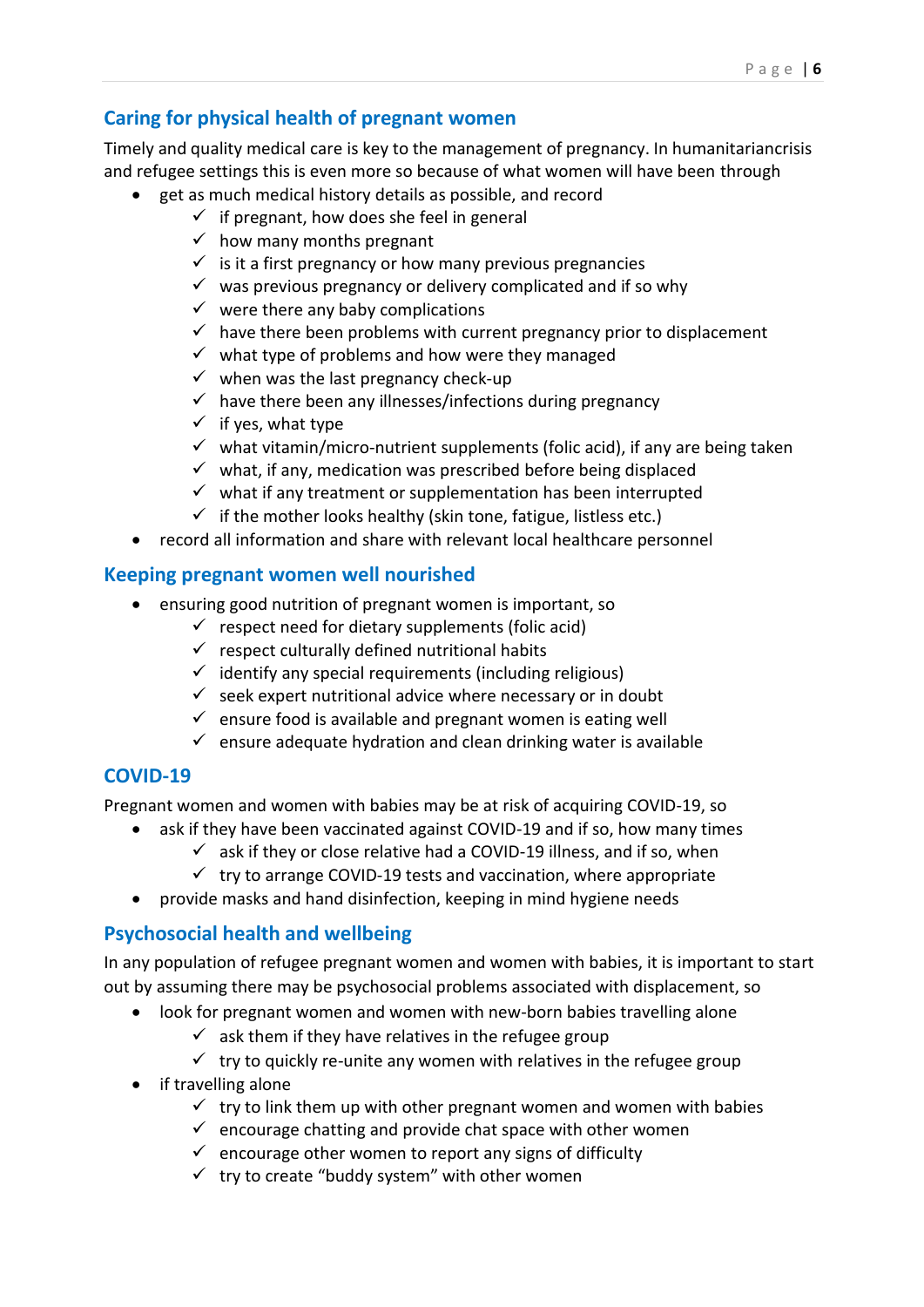- if travelling with family and/or friends
	- $\checkmark$  ask them if they have noticed any problems
	- $\checkmark$  how serious they see/feel the situation
	- $\checkmark$  discuss how they might help
	- $\checkmark$  encourage pro-active warm affective support even if rejected
	- $\checkmark$  encourage timely reporting of any increased severity
- look out for pregnant women and women with babies and having difficulties
	- $\checkmark$  offer assistance
	- $\checkmark$  assess if they have sufficient warm clothing and blankets
	- $\checkmark$  ensure they are supplied with whatever they need
	- $\checkmark$  assess if they have hygiene materials for themselves and their babies
	- $\checkmark$  ensure they have what they need
- if and when pregnant women are being moved on buses and trains
	- $\checkmark$  try to keep them physically together with family, relatives and close friends
	- $\checkmark$  always explain where they are being taken, why and for how long
	- $\checkmark$  provide bus or train staff with information on pregnant women
	- $\checkmark$  provide them with contact phone numbers of health staff and facilities
- ask pregnant women if they have mobile phones if they are in contact with relatives
	- $\checkmark$  ensure they have phones and charging equipment
	- $\checkmark$  help them to look up contacts and if necessary, help by calling on their behalf
	- $\checkmark$  provide them with contact numbers of maternal/child health staff/facilities
- **depression** is a common problem in refugee situations, and it can also be serious in terms of what it does to the ability of people, including pregnant women and women with babies, to look after themselves, so look out for:
	- $\checkmark$  loss of interest in everything, including eating and drinking
	- $\checkmark$  inability to smile and be able to take pleasure in things
	- $\checkmark$  loss of appetite over a long period and loss of weight
	- $\checkmark$  loss of energy and not wanting to get up and do anything
	- $\checkmark$  loss of energy and not taking care of personal hygiene
	- $\checkmark$  poor sleep or too much sleep
	- ✓ chronic fatigue
	- $\checkmark$  irritability and lack of concentration
	- ✓ chronic anxiety
	- ✓ loss of self-esteem and thoughts of worthlessness
	- $\checkmark$  thoughts or mention of self-harm and suicide
- ask for professional help if you feel there is a problem of depression, and
	- $\checkmark$  remember to be supportive and non-judgmental
		- $\checkmark$  remember to be warm and encouraging
		- $\checkmark$  look out for health and welfare of baby and other children
- **anxiety** is a common problem among refugees and has a capacity to become severe and debilitating, so look out for signs of:
	- $\checkmark$  being constantly nervous and tense
	- $\checkmark$  not being able to engage with others
	- $\checkmark$  constantly saying/believing that things are going to get worse
	- $\checkmark$  occasional panic and breathing rapidly (hyperventilating)
	- $\checkmark$  sweating, even when immobile
	- ✓ difficult-to-explain trembling and not being able to control trembling
	- $\checkmark$  difficulty concentrating, even on simple tasks and things
	- $\checkmark$  avoiding people and withdrawing from social situations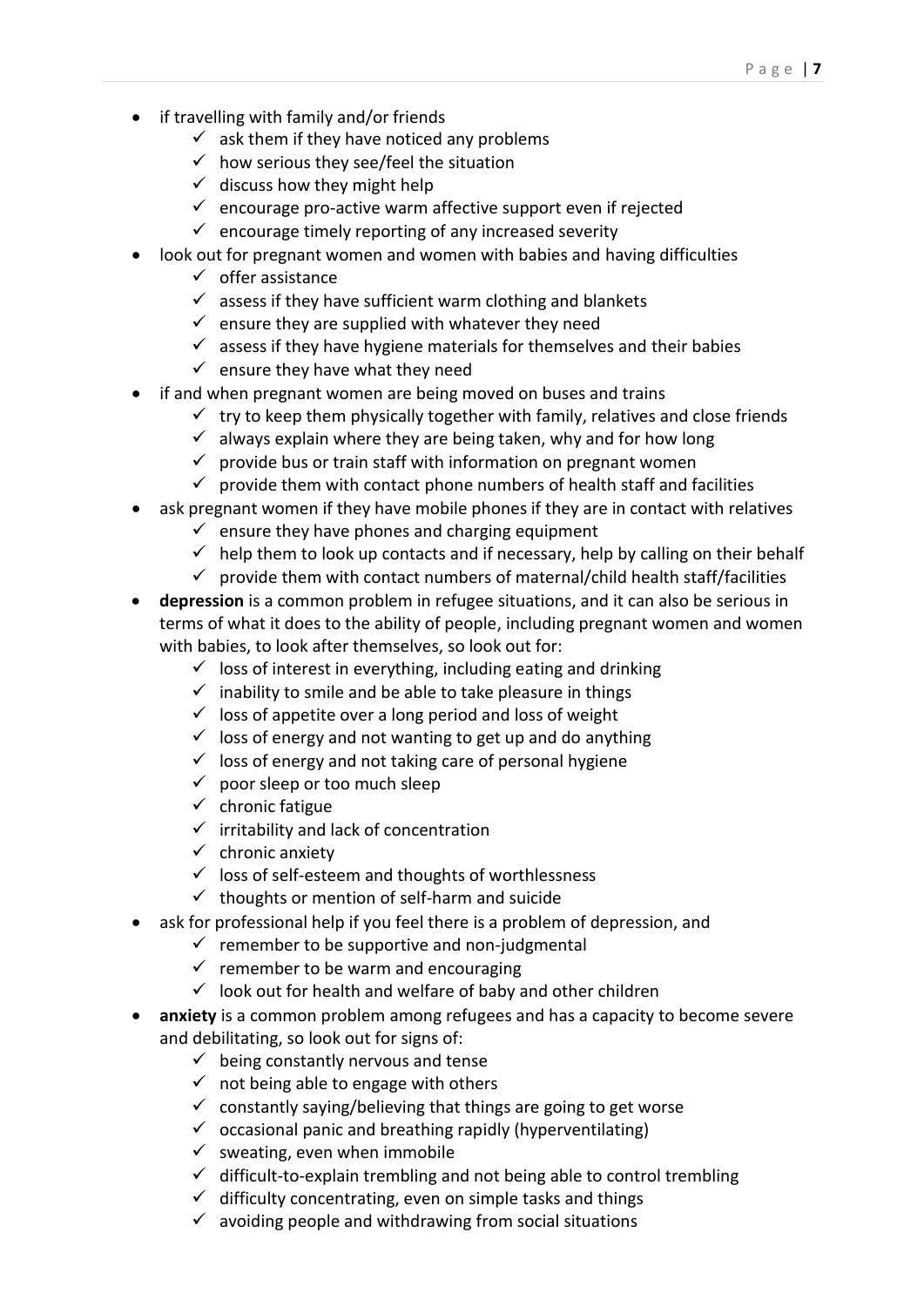- ask for professional help if you feel there is a problem of anxiety, and
	- $\checkmark$  remember to be supportive and non-judgmental
	- $\checkmark$  remember to be warm and encouraging
	- $\checkmark$  look out for health and welfare of baby and other children
- **anger and fear** are common reactions to war and refugee flight, but can become chronic and exaggerated if not responded to quickly, so look out for
	- $\checkmark$  unusual irritability
	- $\checkmark$  unusual anger and/or fear
	- $\checkmark$  signs or mention of violence towards others
	- $\checkmark$  signs of self-harm or talk of self-harm
	- $\checkmark$  mention of suicide
- ask for professional help if you feel there is a problem of anger and fear, and
	- $\checkmark$  remember to be supportive and non-judgmental
	- $\checkmark$  remember to be warm and encouraging
	- $\checkmark$  look out for health and welfare of baby and other children

#### <span id="page-7-0"></span>**Providing privacy for pregnant women**

Privacy in refugee situations, especially in the first few days when there are more people than space and when conditions are relatively chaotic, can be very difficult, so

- try to ensure discrete access to toilets and bathing facilities
- try to keep pregnant women in and among family, relatives and friends
- at the same time do everything to provide privacy when called for

### <span id="page-7-1"></span>**Helping pregnant women with hygiene**

Maintaining good hygiene is imperative for both physical and mental health, so

- ensure good access to toilet facilities and always ensure privacy
- make sure that the most immediate hygiene needs can be met,
	- $\checkmark$  including hands, face washing, breasts in case of breast-feeding mother
	- $\checkmark$  ensure body washing can be met if possible
	- $\checkmark$  provide (where possible) warm water, soap and disinfection
	- $\checkmark$  provide the means for oral health
	- $\checkmark$  ensure pregnant or recently delivered women have access to sanitary pads

### <span id="page-7-2"></span>**Labor and delivery**

Most pregnancies develop well and naturally, but women may have difficulties and may go into labor unexpectedly, especially in refugee settings where they have been highly stressed, so

- encourage pregnant women's relatives, friends, or others to be alert to:
	- $\checkmark$  abdominal pains (acute and chronic)
	- $\checkmark$  any bleeding
	- ✓ fever
	- $\checkmark$  severe headache
	- $\checkmark$  uncontrollable jerking movement of arms and legs
	- ✓ loss of consciousness or awareness
- if any signs of these, call for help and refer mother to healthcare personnel
	- $\checkmark$  activate local and any previously identified refugee midwives, nurses, doctors
	- $\checkmark$  keep any relatives travelling together informed and present
	- $\checkmark$  keep record of name, date, time and reason for action
	- $\checkmark$  keep record of healthcare personnel, or hospital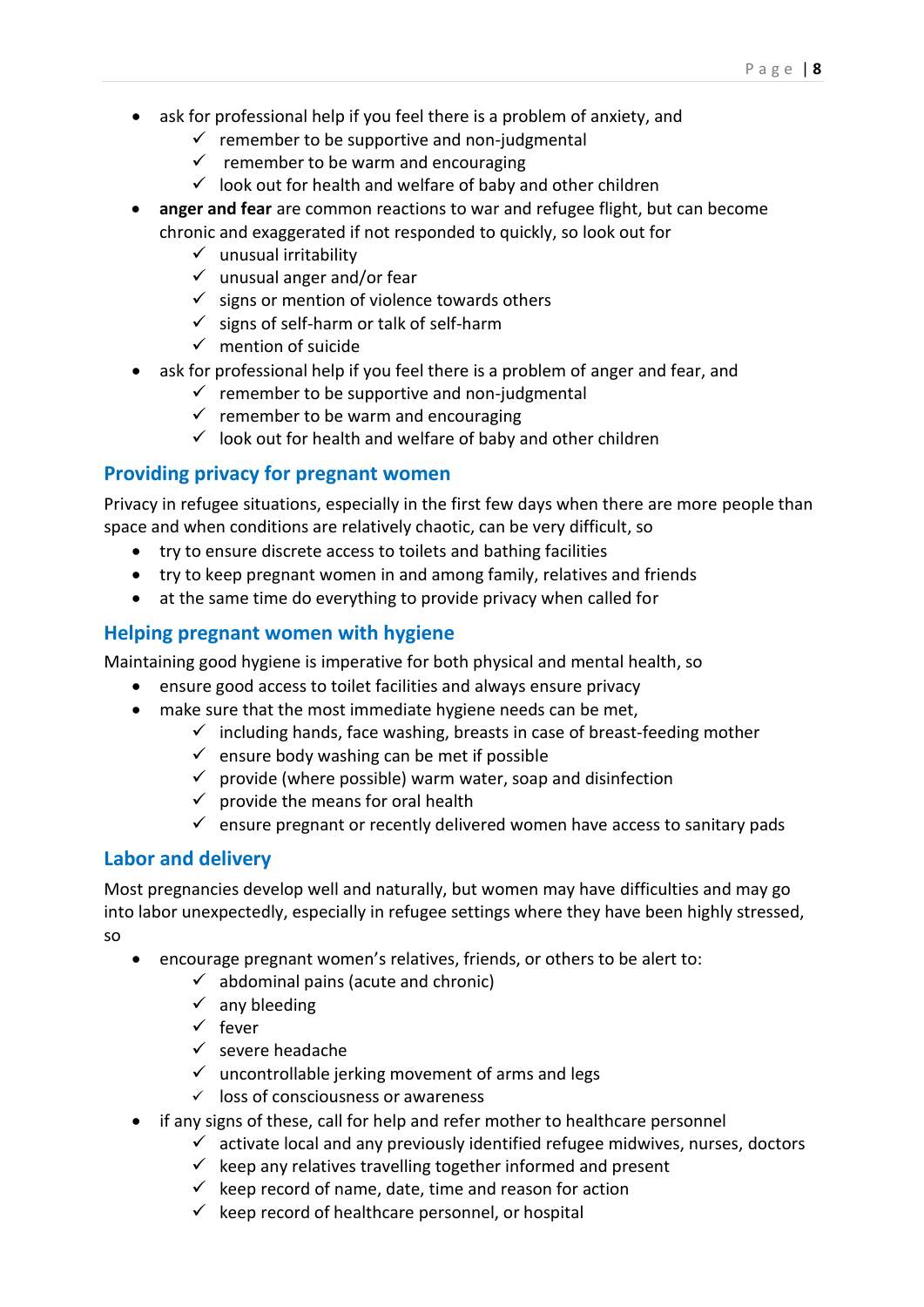- provide warm and sympathetic support to mother
	- $\checkmark$  encourage her to be positive
	- $\checkmark$  demonstrate affective support without being overwhelming
- if mother "loses her water" and labor begins take immediate action,
	- $\checkmark$  inform/call local healthcare personnel working with refugees
		- $\checkmark$  call for midwives, nurses, doctors in the refugee group
		- $\checkmark$  call for women who have previously assisted in deliveries
		- $\checkmark$  ensure clean immediate environment, especially underneath the mother
		- $\checkmark$  demonstrate affective support without being overwhelming
		- $\checkmark$  make sure the mother is comfortable
		- $\checkmark$  ensure all helping hands have been disinfected
		- $\checkmark$  ensure any equipment (scissors/razor blade) are well sterilized
		- $\checkmark$  keep local hospital informed of progress and any difficulties
		- $\checkmark$  keep a record of all procedures, time and outcomes
		- $\checkmark$  ensure rapid follow up at hospital or clinic

# <span id="page-8-0"></span>**Caring for the newborn baby**

The health and wellbeing of the newborn baby will depend on immediate quality care, so

- ensure the baby is kept warm
	- $\checkmark$  ensure baby is dried and cleaned
	- $\checkmark$  place baby on the mother for skin-to skin warmth and comfort
	- $\checkmark$  wrap baby in dry warm sheets/blanket
- ensure mother is comfortable and emotionally supported by family and friends
- ensure mother has easy access to bathroom/toilet facilities
- try to ensure the midwife, nurse or doctor sees the baby and mother, and
	- $\checkmark$  try to ensure the baby is seen by a pediatrician
	- $\checkmark$  try to ensure mother is seen by an obstetrician

### <span id="page-8-1"></span>**Feeding the baby**

Breastmilk is best for babies and helps to avoid common infections and diarrhea, so

- encourage and facilitate breastfeeding
	- $\checkmark$  encourage feeding the baby the colostrum (first milk)
	- $\checkmark$  encourage and facilitate breastfeeding on demand, when baby cries
- remember stress can work against breastfeeding, so
	- $\checkmark$  make sure the mother is psychosocially supported and cared for
	- $\checkmark$  make sure her own food and hydration requirements are met
	- $\checkmark$  try to reduce stress by compassionate counselling and support
- some mothers may not feel able to breastfeed, so
	- $\checkmark$  encourage her by saying she can probably produce enough milk
	- $\checkmark$  help her to position the baby well when feeding
	- $\checkmark$  encourage other mothers who have breastfed their babies to help
	- $\checkmark$  involve any local breastfeeding support groups
- if for any reason the mother cannot breastfeed,
	- $\checkmark$  ensure she has good quality and quantity of breastmilk substitutes
	- $\checkmark$  ensure she knows how to use/prepare substitutes
	- $\checkmark$  ensure she can access clean, bottled water
	- $\checkmark$  ensure she can wash bottle and teat after use
	- $\checkmark$  show bottle-feeding mother how to hold baby in a breast-feeding fashion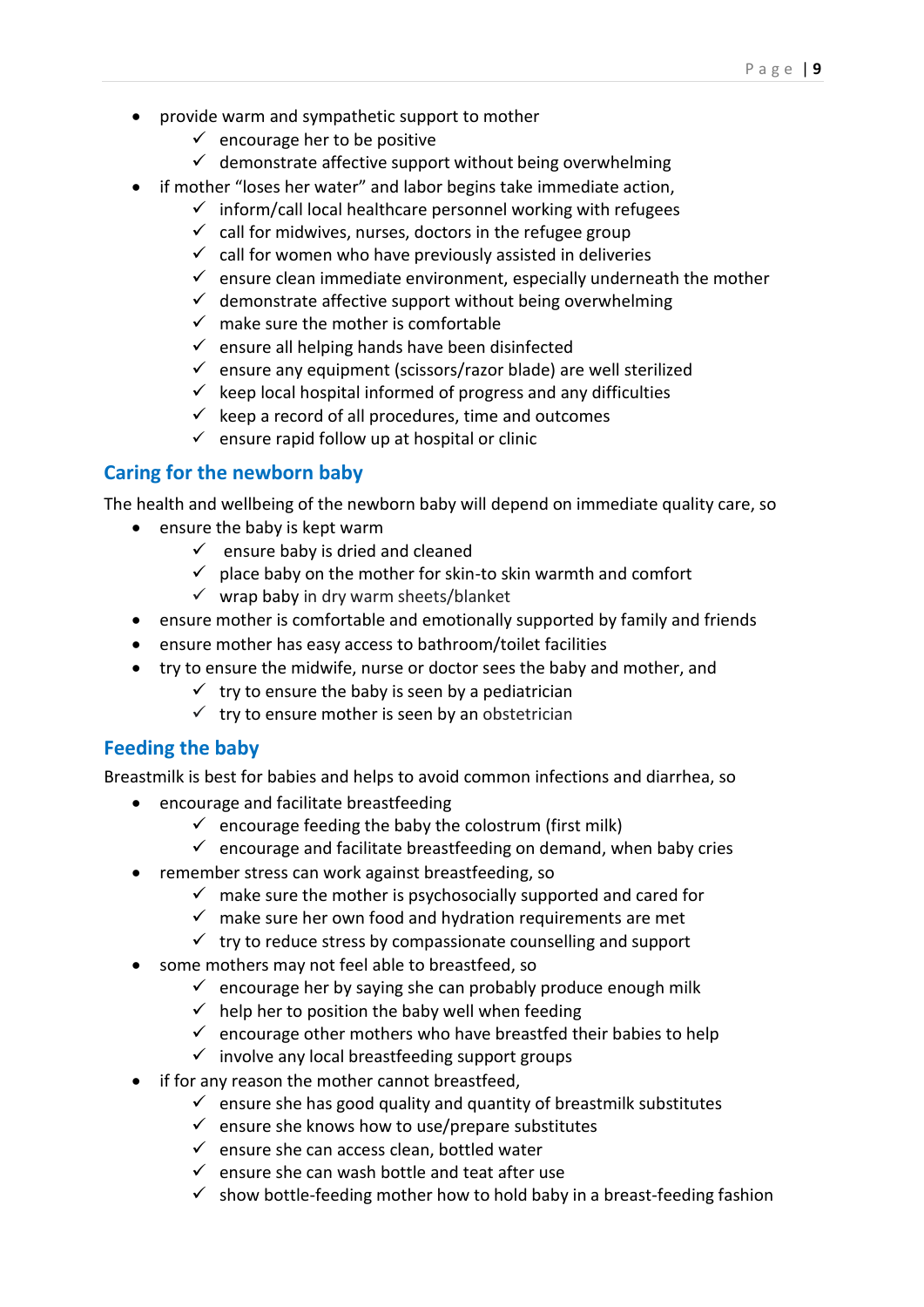# <span id="page-9-0"></span>**Vaccination**

The baby will need to receive the usual early childhood vaccinations from healthcare personnel, so

- ensure baby is seen by a pediatrician
- encourage mothers to have their babies vaccinated and give her a record to keep
- make sure the local national vaccination schedule can be followed (see below)
	- $\checkmark$  Hepatitis B (HBV)(1st and 2nd dose)
	- $\checkmark$  Diphtheria, tetanus, and whooping cough (pertussis) (DTaP) (1st dose)
	- $\checkmark$  Haemophilus influenzae type b disease (Hib)type b disease (Hib) (1st dose)
	- $\checkmark$  Polio (IPV) (1st dose)
	- $\checkmark$  Pneumococcal disease (PCV13) (1st dose)
	- $\checkmark$  Rotavirus (RV) (1st dose)

#### <span id="page-9-1"></span>**Dealing with post-natal depression**

Post-natal depression is not uncommon following the birth of a baby. It can be very debilitating and affect not only the health and wellbeing of the mother but, by extension, it can also have serious implications for the baby and any other children

- look out for signs of post-natal depression
	- $\checkmark$  many of the same signs as listed above for depression
	- $\checkmark$  encourage relatives to report warning signs to healthcare personnel
	- $\checkmark$  keep in mind that post-natal depression is often transitory
	- $\checkmark$  be very emotionally supportive
	- $\checkmark$  encourage relatives and friends to give constant and emotional support
	- $\checkmark$  encourage them to "embrace" the mother and assure her
	- $\checkmark$  encourage group chats and support activities with other mothers

#### <span id="page-9-2"></span>**Continued care for the mother and baby**

- ensure continued follow-up of the baby with pediatricians
- ensure continued follow-up of the mother with OB/GYN specialists
- encourage mothers to remain in touch with host families and humanitarian staff